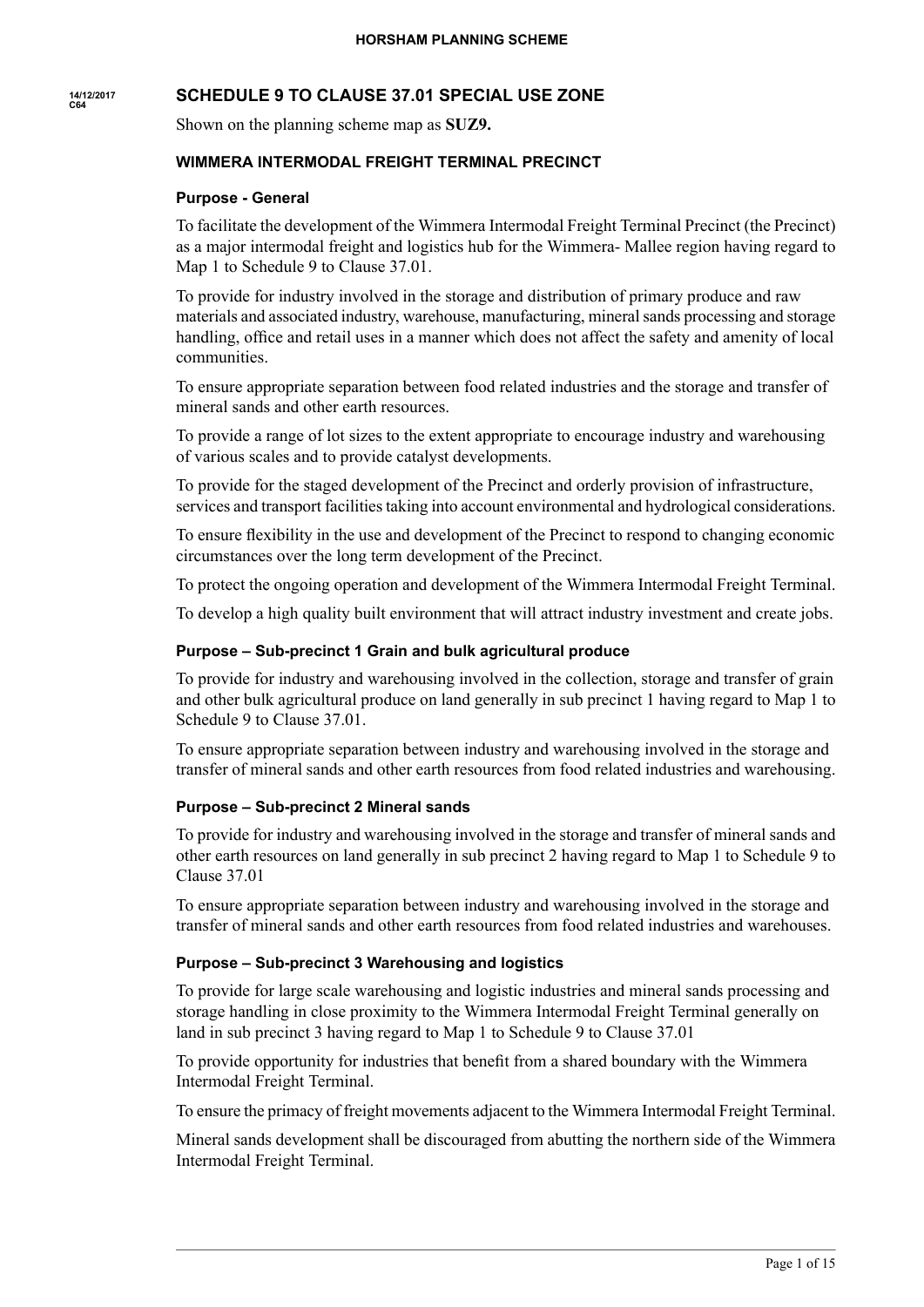# **Purpose – Sub-precinct 4 Large Manufacturing**

To provide for large scale manufacturing and general industries and mineral sands processing and storage handling with adverse amenity potential that require large separation distances from sensitive land uses (e.g. dwellings) generally on land in sub-precinct 4 having regard to Map 1 to Schedule 9 to Clause 37.01.

To provide for export orientated food manufacturing, food packaging and other manufacturing related industries.

To encourage manufacturing industries that support the expansion of reticulated gas, potable water and sewerage infrastructure.

To discourage small-scale manufacturing in this sub-precinct.

# **Purpose – Sub-precinct 5 Warehousing, logistics and small manufacturing**

To provide for a mix ofsmall-scale manufacturing, warehousing, logistics and industries generally on land in sub precinct 5 having regard to Map 1 to Schedule 9 to Clause 37.01

## **Purpose – Sub-precinct 6 Highway business**

To provide for a range of service industries and ancillary uses along the Henty Highway frontage that support the Precinct on land in sub precinct 6 as shown in Map 1 to Schedule 9 to Clause 37.01

To provide for convenience retail, service station and rest areas that support the Precinct.

# **Table of uses**

**1.0 20/01/2022 VC205**

# **Sub-precinct 1 - Grain and bulk agricultural produce**

| <b>Use</b>                                                                                                                              | <b>Condition</b>                                                                                                                                                                                                                                                                                                                                                                                                                                                              |
|-----------------------------------------------------------------------------------------------------------------------------------------|-------------------------------------------------------------------------------------------------------------------------------------------------------------------------------------------------------------------------------------------------------------------------------------------------------------------------------------------------------------------------------------------------------------------------------------------------------------------------------|
| <b>Crop raising</b><br><b>Extensive animal husbandry</b><br>Informal outdoor recreation<br><b>Minor utility instillation</b><br>Railway |                                                                                                                                                                                                                                                                                                                                                                                                                                                                               |
| <b>Rural Industry</b>                                                                                                                   | Must not be a purpose shown with a Note 1 or Note 2 in the table to<br>Clause 52.10.<br>Must not adversely affect the amenity of the precinct, including through<br>the :<br>Transport of materials, goods or commodities to or from the land.<br>Appearance of any stored goods or materials.<br>$\blacksquare$<br>Emission of noise, artificial light, vibration, odour, fumes, smoke,<br>vapour, steam soot, ash dust, waste water, waste products, grit or oil.           |
| <b>Rural store</b>                                                                                                                      | Must not be a purpose shown with a Note 1 or Note 2 in the table to<br>Clause 52.10.<br>Must not adversely affect the amenity of the precinct, including through<br>the :<br>Transport of materials, goods or commodities to or from the land.<br>n<br>Appearance of any stored goods or materials.<br>$\blacksquare$<br>Emission of noise, artificial light, vibration, odour, fumes, smoke,<br>n<br>vapour, steam soot, ash dust, waste water, waste products, grit or oil. |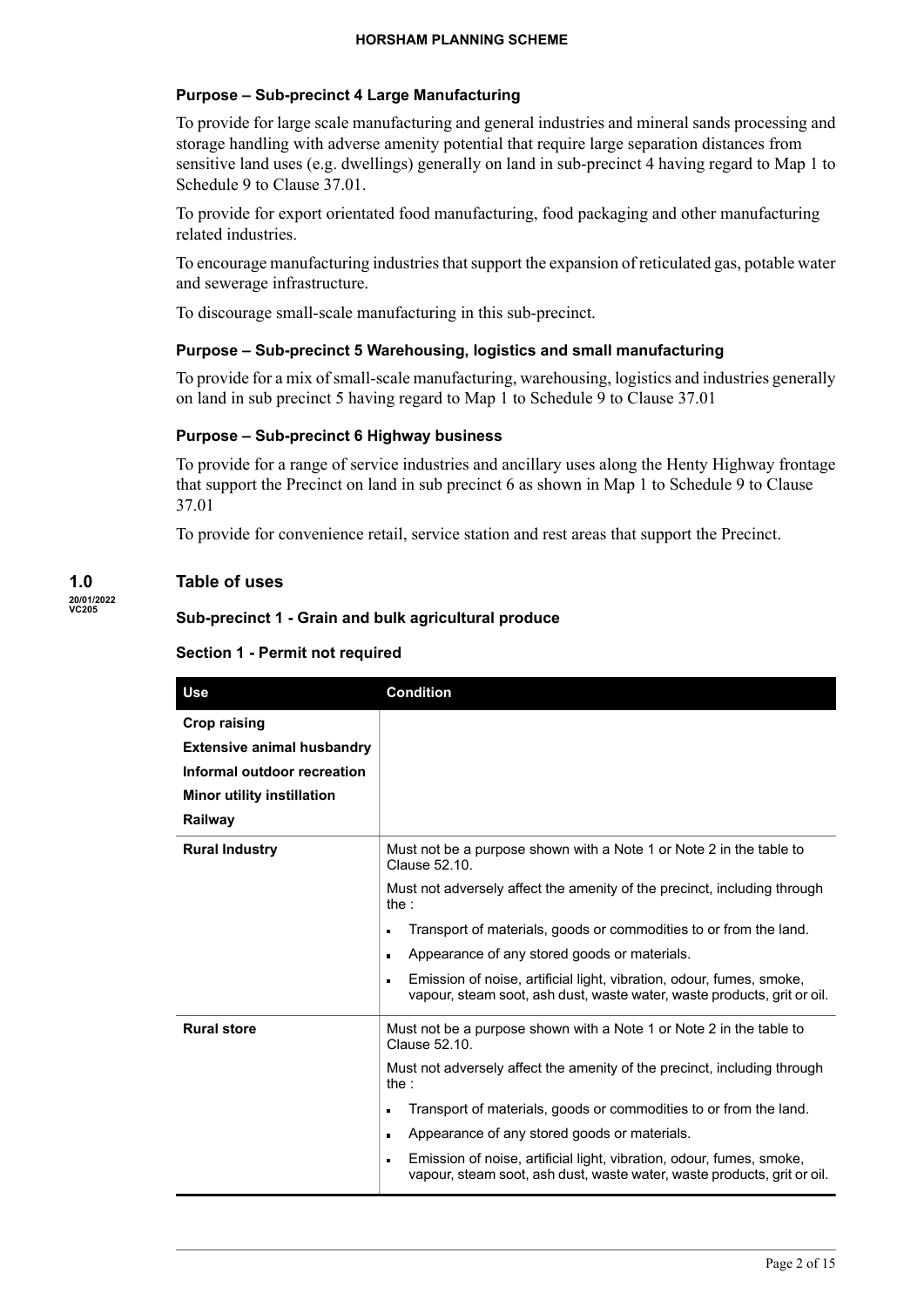| <b>Use</b>                        | Condition                                   |
|-----------------------------------|---------------------------------------------|
| Any use listed in Clause<br>62.01 | Must meet the requirements of Clause 62.01. |

### **Section 2 - Permit required**

| <b>Use</b>                                                                                           | <b>Condition</b>                                           |
|------------------------------------------------------------------------------------------------------|------------------------------------------------------------|
| Agriculture (other than Crop raising, Extensive animal husbandry,<br>and Intensive animal husbandry) |                                                            |
| Caretaker's house                                                                                    |                                                            |
| <b>Convenience shop</b>                                                                              |                                                            |
| <b>Education centre</b>                                                                              | Must not be a primary or<br>secondary school               |
| <b>Emergency services facility</b>                                                                   |                                                            |
| <b>Employment training centre</b>                                                                    |                                                            |
| Food and drink premises (other than Hotel and Tavern)                                                |                                                            |
| Industry (other than Rural industry)                                                                 | Must not be associated with<br>the store of mineral sands. |
| Office (other than Bank, Electoral office, Medical centre, Real estate<br>agency, travel agency)     |                                                            |
| Rural industry if the Section 1 conditions are not met                                               |                                                            |
| Rural store if the Section 1 conditions are not met                                                  |                                                            |
| <b>Service station</b>                                                                               |                                                            |
| <b>Transport terminal</b>                                                                            |                                                            |
| Utility instillation                                                                                 |                                                            |
| Warehouse                                                                                            | Must not be associated with<br>the store of mineral sands. |

#### **Section 3 - Prohibited**

#### **Use**

**Accommodation (other than Caretakers house)**

**Adult Sex book shop**

**Bank**

**Cinema based entertainment facility**

**Earth and energy resources industry**

**Electoral office**

**Hospital**

**Hotel**

**Intensive animal husbandry**

**Medical centre**

**Real estate agency**

**Retail premises (other than Food and drink premises)**

**Shop (other than Convenience shop)**

**Tavern**

**Travel agency**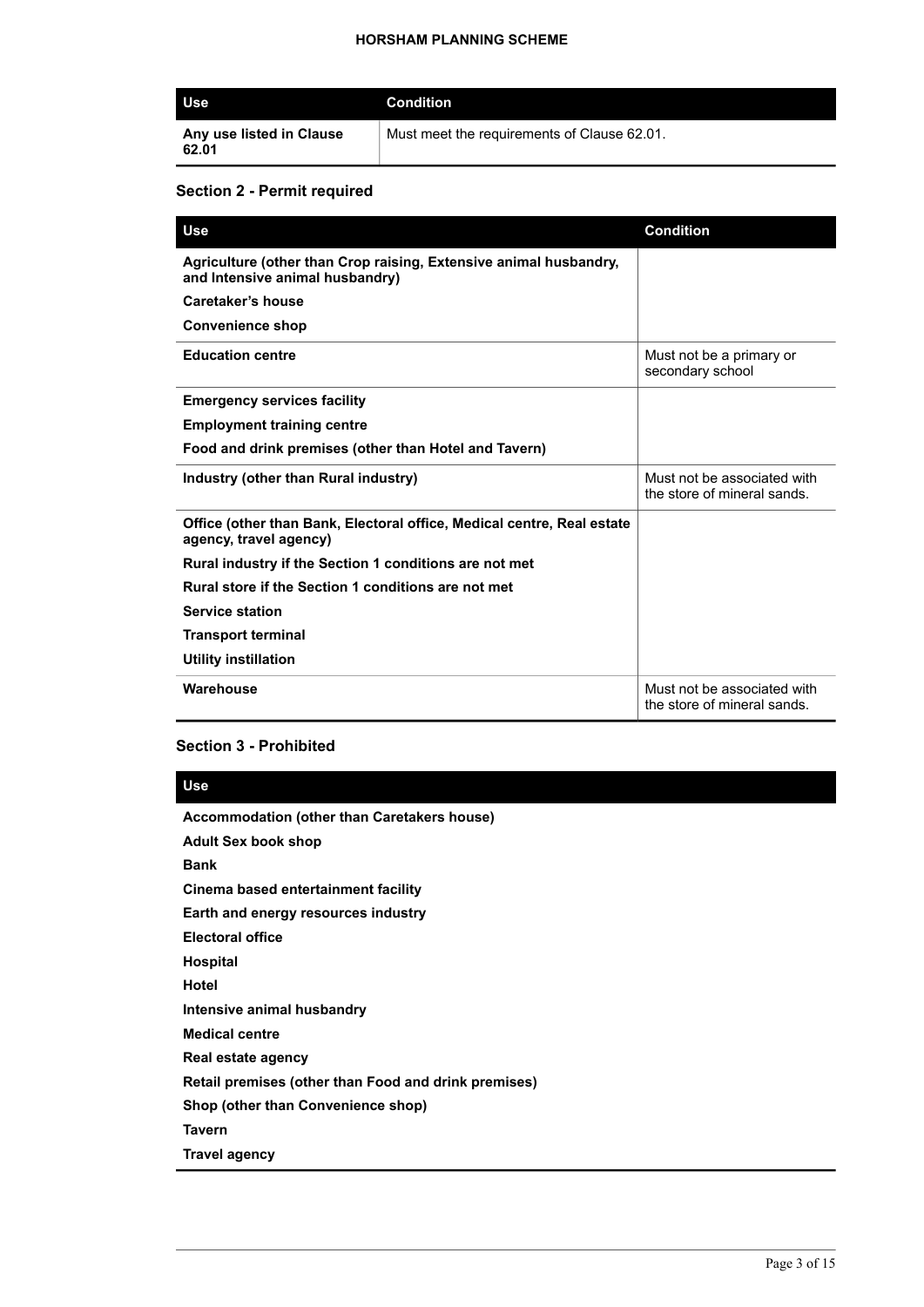# **Table of uses**

# **Sub-precinct 2 - Mineral sands**

# **Section 1 - Permit not required**

| <b>Use</b>                                   | <b>Condition</b>                                                                                                                                                     |
|----------------------------------------------|----------------------------------------------------------------------------------------------------------------------------------------------------------------------|
| <b>Crop raising</b>                          |                                                                                                                                                                      |
| <b>Extensive animal husbandry</b>            |                                                                                                                                                                      |
| Industry (other than Rural<br>industry)      | Must not be a purpose shown with a Note 1 or Note 2 in the table to<br>Clause 52.10.                                                                                 |
|                                              | Must not adversely affect the amenity of the precinct, including through<br>the :                                                                                    |
|                                              | Transport of materials, goods or commodities to or from the land.                                                                                                    |
|                                              | Appearance of any stored goods or materials.<br>$\blacksquare$                                                                                                       |
|                                              | Emission of noise, artificial light, vibration, odour, fumes, smoke,<br>n<br>vapour, steam soot, ash dust, waste water, waste products, grit or<br>oil.              |
| Informal outdoor recreation                  |                                                                                                                                                                      |
| <b>Minor utility instillation</b>            |                                                                                                                                                                      |
| Railway                                      |                                                                                                                                                                      |
| <b>Warehouse (other than Rural</b><br>Store) | Must not be a purpose shown with a Note 1 or Note 2 in the table to<br>Clause 52.10.                                                                                 |
|                                              | Must not adversely affect the amenity of the precinct, including through<br>the :                                                                                    |
|                                              | Transport of materials, goods or commodities to or from the land.                                                                                                    |
|                                              | Appearance of any stored goods or materials.<br>$\blacksquare$                                                                                                       |
|                                              | Emission of noise, artificial light, vibration, odour, fumes, smoke,<br>$\blacksquare$<br>vapour, steam soot, ash dust, waste water, waste products, grit or<br>oil. |
| Any use listed in Clause 62.01               | Must meet the requirements of Clause 62.01.                                                                                                                          |

# **Section 2 - Permit required**

| Use                                                                                                  | <b>Condition</b>                             |
|------------------------------------------------------------------------------------------------------|----------------------------------------------|
| Agriculture (other than Crop raising, Extensive animal husbandry,<br>and Intensive animal husbandry) |                                              |
| Caretaker's house                                                                                    |                                              |
| <b>Convenience shop</b>                                                                              |                                              |
| <b>Education centre</b>                                                                              | Must not be a primary or<br>secondary school |
| <b>Emergency services facility</b>                                                                   |                                              |
| <b>Employment training centre</b>                                                                    |                                              |
| Food and drink premises (other than Hotel and Tavern)                                                |                                              |
| <b>Industry</b>                                                                                      |                                              |
| Office (other than Bank, Electoral office, Medical centre, Real estate<br>agency, Travel agency)     |                                              |
| <b>Service station</b>                                                                               |                                              |
| <b>Transport terminal</b>                                                                            |                                              |
| <b>Utility instillation</b>                                                                          |                                              |
|                                                                                                      |                                              |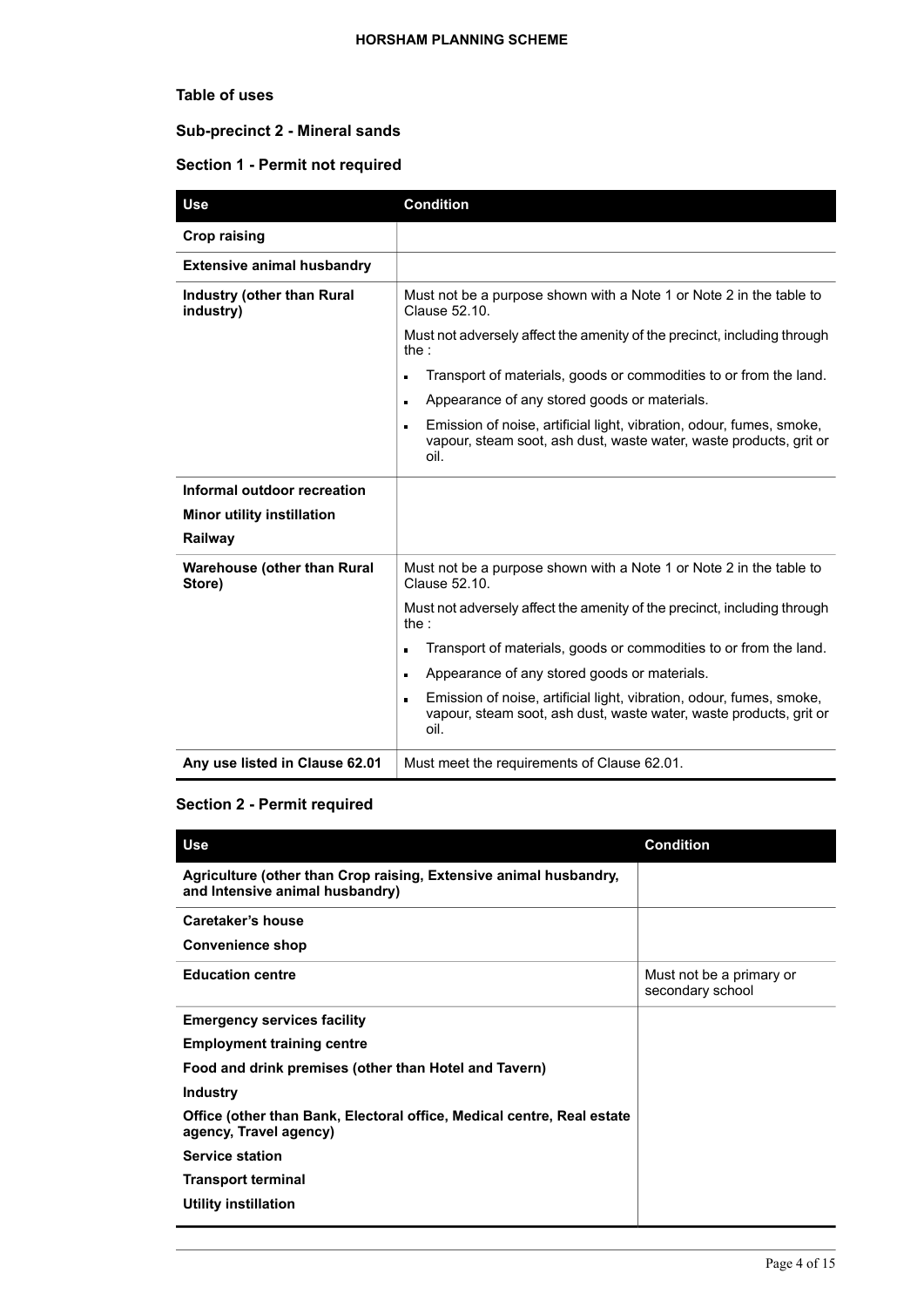| <b>Use</b> | <b>Condition</b> |
|------------|------------------|
| Warehouse  |                  |

## **Section 3 - Prohibited**

# **Use**

**Accommodation (other than Caretakers house) Adult Sex book shop Bank Cinema based entertainment facility Electoral office Hospital Hotel Intensive animal husbandry Medical centre Real estate agency Rural industry Rural store Retail premises (other than Food and drink premises) Shop (other than Convenience shop) Travel agency Tavern**

# **Table of uses**

#### **Sub-precinct 3 - Warehousing and logistics**

| <b>Use</b>                                                                                               | <b>Condition</b>                                                                                                                                                       |
|----------------------------------------------------------------------------------------------------------|------------------------------------------------------------------------------------------------------------------------------------------------------------------------|
| <b>Crop raising</b><br><b>Extensive animal husbandry</b><br><b>Minor utility instillation</b><br>Railway |                                                                                                                                                                        |
| <b>Shipping container storage</b>                                                                        | Must not be a purpose shown with a Note 1 or Note 2 in the table to Clause<br>52.10.                                                                                   |
|                                                                                                          | The site must adjoin, or have access to a road in a Transport Zone 2 or a<br>Transport Zone 3.                                                                         |
|                                                                                                          | Shipping containers must be setback at last 9 metres from a road in a<br>Transport Zone 2 or a Transport Zone 3.                                                       |
|                                                                                                          | The height of shipping container stacks must not exceed 6 containers or<br>16 metres whichever is the lesser.                                                          |
|                                                                                                          | Must not adversely affect the amenity of the precinct, including through<br>the :                                                                                      |
|                                                                                                          | Transport of materials, goods or commodities to or from the land.<br>$\blacksquare$                                                                                    |
|                                                                                                          | Appearance of any stored goods or materials.<br>$\blacksquare$                                                                                                         |
|                                                                                                          | Emission of noise, artificial light, vibration, odour, fumes, smoke,<br>$\blacksquare$<br>vapour, steam, soot, ash, dust, waste water, waste products, grit or<br>oil. |
| <b>Transport terminal</b>                                                                                |                                                                                                                                                                        |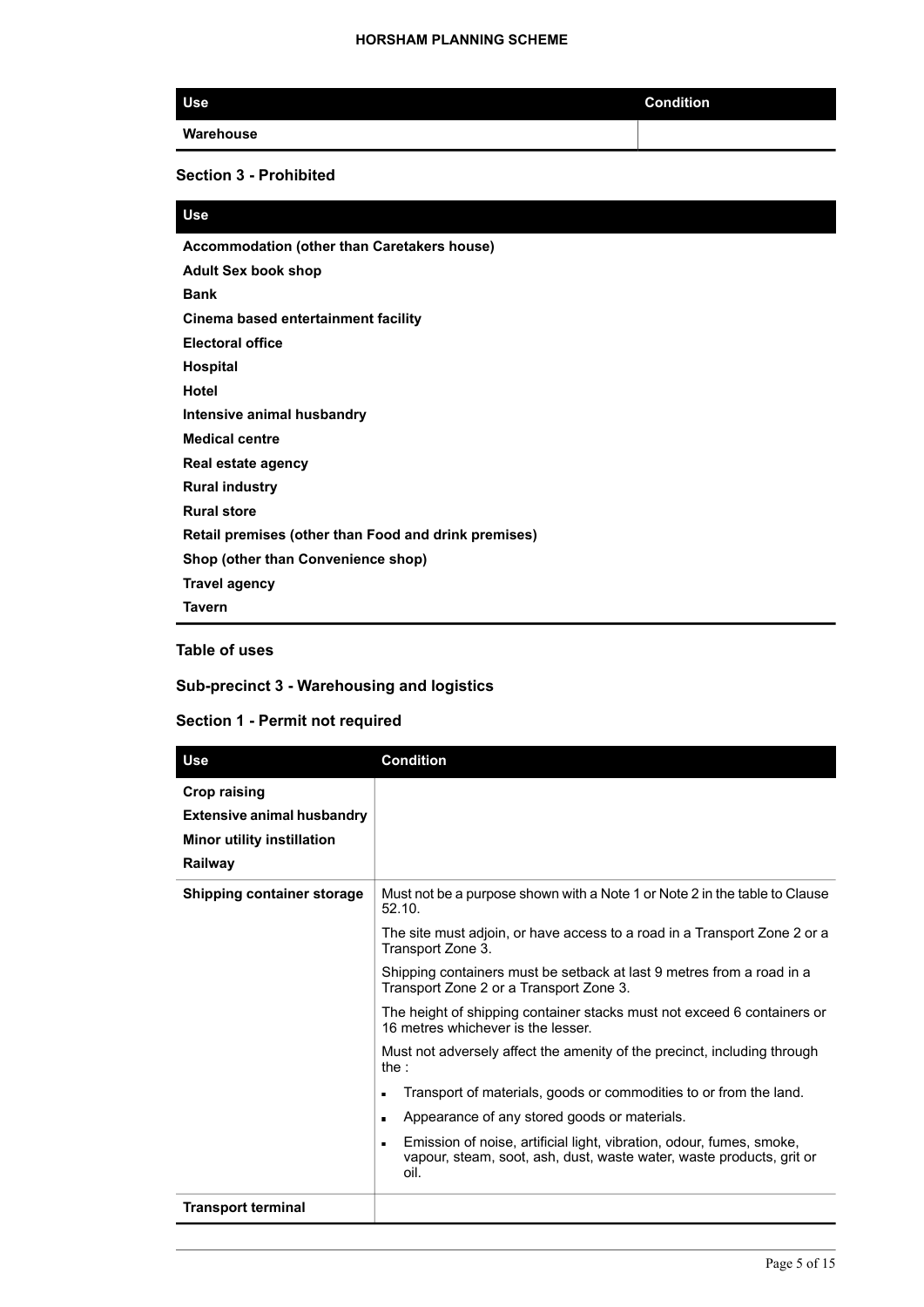#### **HORSHAM PLANNING SCHEME**

| <b>Use</b>                                           | <b>Condition</b>                                                                                                                                                  |
|------------------------------------------------------|-------------------------------------------------------------------------------------------------------------------------------------------------------------------|
| Warehouse (other than<br>Shipping container storage) | Must not be a purpose shown with a Note 1 or Note 2 in the table to Clause<br>52.10.                                                                              |
|                                                      | Must not adversely affect the amenity of the precinct, including through<br>the :                                                                                 |
|                                                      | Transport of materials, goods or commodities to or from the land.<br>$\blacksquare$                                                                               |
|                                                      | Appearance of any stored goods or materials.<br>$\blacksquare$                                                                                                    |
|                                                      | Emission of noise, artificial light, vibration, odour, fumes, smoke,<br>$\blacksquare$<br>vapour, steam soot, ash dust, waste water, waste products, grit or oil. |
| Any use listed in Clause<br>62.01                    | Must meet the requirements of Clause 62.01.                                                                                                                       |

#### **Section 2 - Permit required**

| <b>Use</b>                                                                                           | <b>Condition</b> |
|------------------------------------------------------------------------------------------------------|------------------|
| Agriculture (other than Crop raising, Extensive animal husbandry,<br>and Intensive animal husbandry) |                  |
| Caretaker's house                                                                                    |                  |
| <b>Convenience shop</b>                                                                              |                  |
| <b>Emergency services facility</b>                                                                   |                  |
| <b>Employment training centre</b>                                                                    |                  |
| Food and drink premises (other than Hotel, and Tavern)                                               |                  |
| <b>Industry</b>                                                                                      |                  |
| Office (other than Bank, Electoral office, Medical centre, Real estate<br>agency, travel agency)     |                  |
| <b>Service station</b>                                                                               |                  |
| Utility instillation                                                                                 |                  |

#### **Section 3 - Prohibited**

#### **Use**

**Accommodation (other than Caretakers house) Adult Sex book shop Bank Cinema based entertainment facility Electoral office Hospital Hotel Intensive animal husbandry Medical centre Real estate agency Retail premises (other than Food and drink premises) Shop (other than Convenience shop) Travel agency Tavern**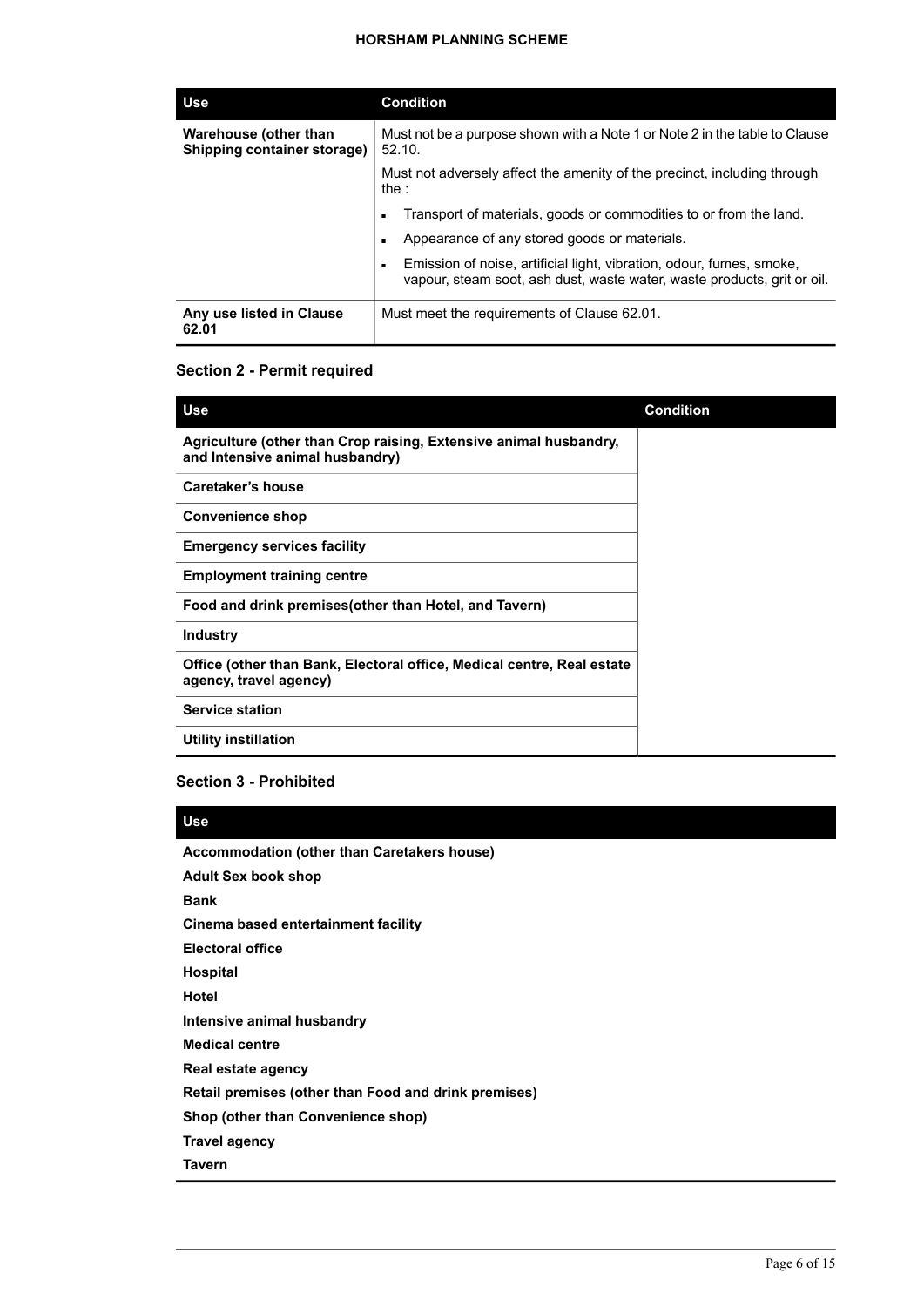# **Table of uses**

# **Sub-precinct 4 Large manufacturing**

# **Section 1 - Permit not required**

| Use                                                            | <b>Condition</b>                                                                                                                                                     |
|----------------------------------------------------------------|----------------------------------------------------------------------------------------------------------------------------------------------------------------------|
| Crop raising<br><b>Extensive animal husbandry</b>              |                                                                                                                                                                      |
| Industry (other than Material<br>recycling and Rural Industry) | Must not be a purpose shown with a Note 1 or Note 2 in the table<br>to Clause 52.10.                                                                                 |
|                                                                | Must not adversely affect the amenity of the precinct, including<br>through the :                                                                                    |
|                                                                | Transport of materials, goods or commodities to or from the<br>$\blacksquare$<br>land.                                                                               |
|                                                                | Appearance of any stored goods or materials.<br>$\blacksquare$                                                                                                       |
|                                                                | Emission of noise, artificial light, vibration, odour, fumes,<br>$\blacksquare$<br>smoke, vapour, steam soot, ash dust, waste water, waste<br>products, grit or oil. |
| <b>Minor utility instillation</b>                              |                                                                                                                                                                      |
| Railway                                                        |                                                                                                                                                                      |
| Any use listed in Clause 62.01                                 | Must meet the requirements of Clause 62.01.                                                                                                                          |

# **Section 2 - Permit required**

| <b>Use</b>                                                                                           | <b>Condition</b> |
|------------------------------------------------------------------------------------------------------|------------------|
| Agriculture (other than Crop raising, Extensive animal husbandry,<br>and Intensive animal husbandry) |                  |
| Caretaker's house                                                                                    |                  |
| <b>Convenience shop</b>                                                                              |                  |
| <b>Emergency services facility</b>                                                                   |                  |
| <b>Employment training centre</b>                                                                    |                  |
| Food and drink premises (other than Hotel, and Tavern)                                               |                  |
| <b>Materials recycling</b>                                                                           |                  |
| Office (other than Bank, Electoral office, Medical centre, Real estate<br>agency, travel agency)     |                  |
| <b>Rural Industry</b>                                                                                |                  |
| <b>Service station</b>                                                                               |                  |
| <b>Transport terminal</b>                                                                            |                  |
| <b>Utility instillation</b>                                                                          |                  |
| Warehouse                                                                                            |                  |

# **Section 3 - Prohibited**

# **Use**

**Accommodation (other than Caretakers house)**

**Adult Sex book shop**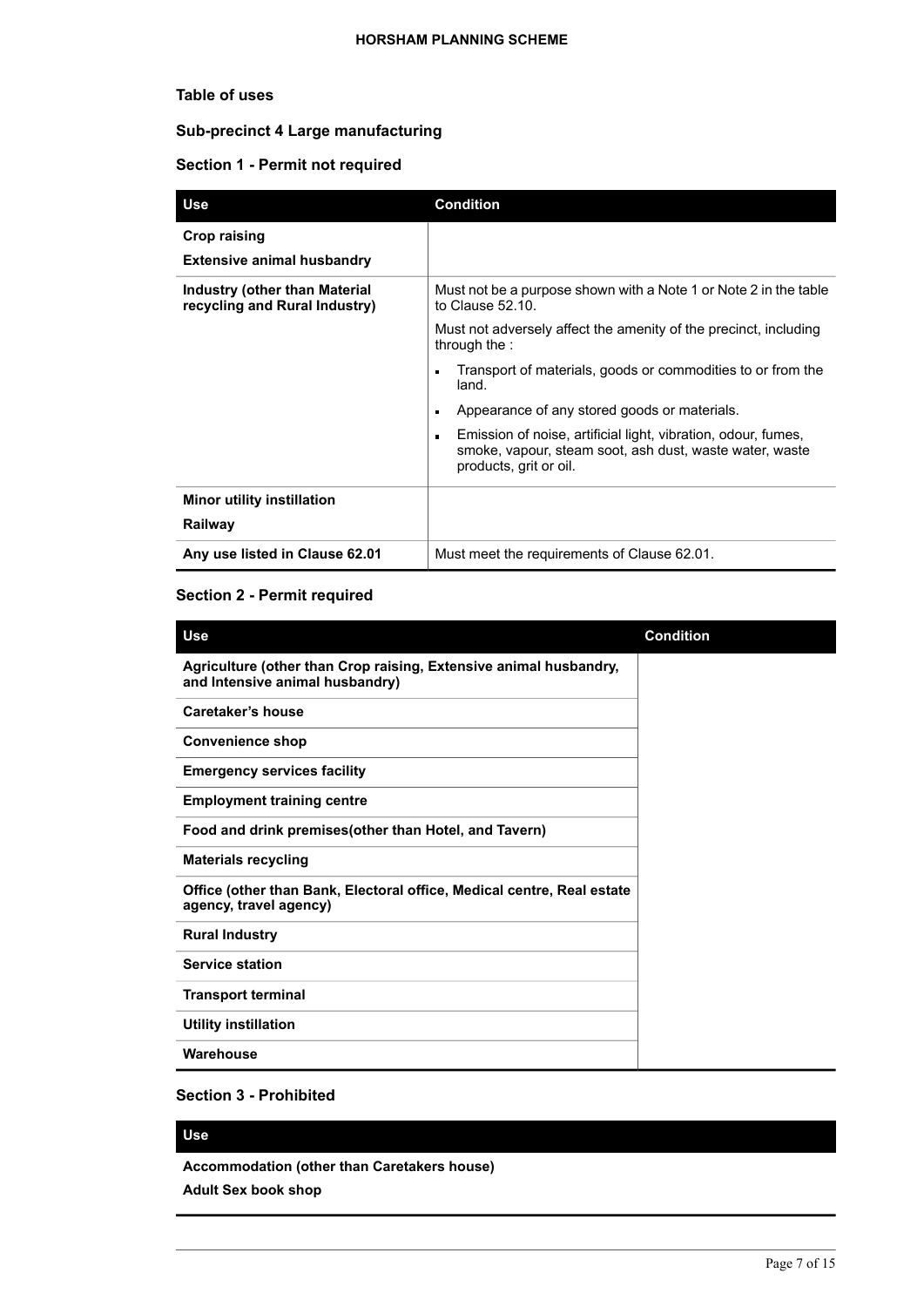| <b>Bank</b>                                          |
|------------------------------------------------------|
| Cinema based entertainment facility                  |
| <b>Electoral office</b>                              |
| <b>Hospital</b>                                      |
| Hotel                                                |
| Intensive animal husbandry                           |
| <b>Medical centre</b>                                |
| Real estate agency                                   |
| Retail premises (other than Food and drink premises) |
| Shop (other than Convenience shop)                   |
| Travel agency                                        |
| Tavern                                               |
|                                                      |

# **Table of uses**

# **Sub-precinct 5 Warehousing, logistics and small manufacturing**

| <b>Use</b>                           | <b>Condition</b>                                                                                                                                                  |  |
|--------------------------------------|-------------------------------------------------------------------------------------------------------------------------------------------------------------------|--|
| <b>Crop raising</b>                  |                                                                                                                                                                   |  |
| <b>Extensive animal</b><br>husbandry |                                                                                                                                                                   |  |
| <b>Minor utility instillation</b>    |                                                                                                                                                                   |  |
| Railway                              |                                                                                                                                                                   |  |
| <b>Rural industry</b>                | Must not be a purpose shown with a Note 1 or Note 2 in the table to Clause<br>52.10.                                                                              |  |
|                                      | Must not adversely affect the amenity of the precinct, including through the:                                                                                     |  |
|                                      | Transport of materials, goods or commodities to or from the land.<br>n                                                                                            |  |
|                                      | Appearance of any stored goods or materials.<br>$\blacksquare$                                                                                                    |  |
|                                      | Emission of noise, artificial light, vibration, odour, fumes, smoke, vapour,<br>$\blacksquare$<br>steam soot, ash dust, waste water, waste products, grit or oil. |  |
| <b>Transport terminal</b>            | Must not adversely affect the amenity of the precinct, including through the:                                                                                     |  |
|                                      | Transport of materials, goods or commodities to or from the land.                                                                                                 |  |
|                                      | Appearance of any stored goods or materials.<br>п                                                                                                                 |  |
|                                      | Emission of noise, artificial light, vibration, odour, fumes, smoke, vapour,<br>$\blacksquare$<br>steam soot, ash dust, waste water, waste products, grit or oil. |  |
| Warehouse                            | Must not be a purpose shown with a Note 1 or Note 2 in the table to Clause<br>52.10.                                                                              |  |
|                                      | Must not adversely affect the amenity of the precinct, including through the:                                                                                     |  |
|                                      | Transport of materials, goods or commodities to or from the land.                                                                                                 |  |
|                                      | Appearance of any stored goods or materials.<br>$\blacksquare$                                                                                                    |  |
|                                      | Emission of noise, artificial light, vibration, odour, fumes, smoke, vapour,<br>steam soot, ash dust, waste water, waste products, grit or oil.                   |  |
| Any use listed in Clause<br>62.01    | Must meet the requirements of Clause 62.01.                                                                                                                       |  |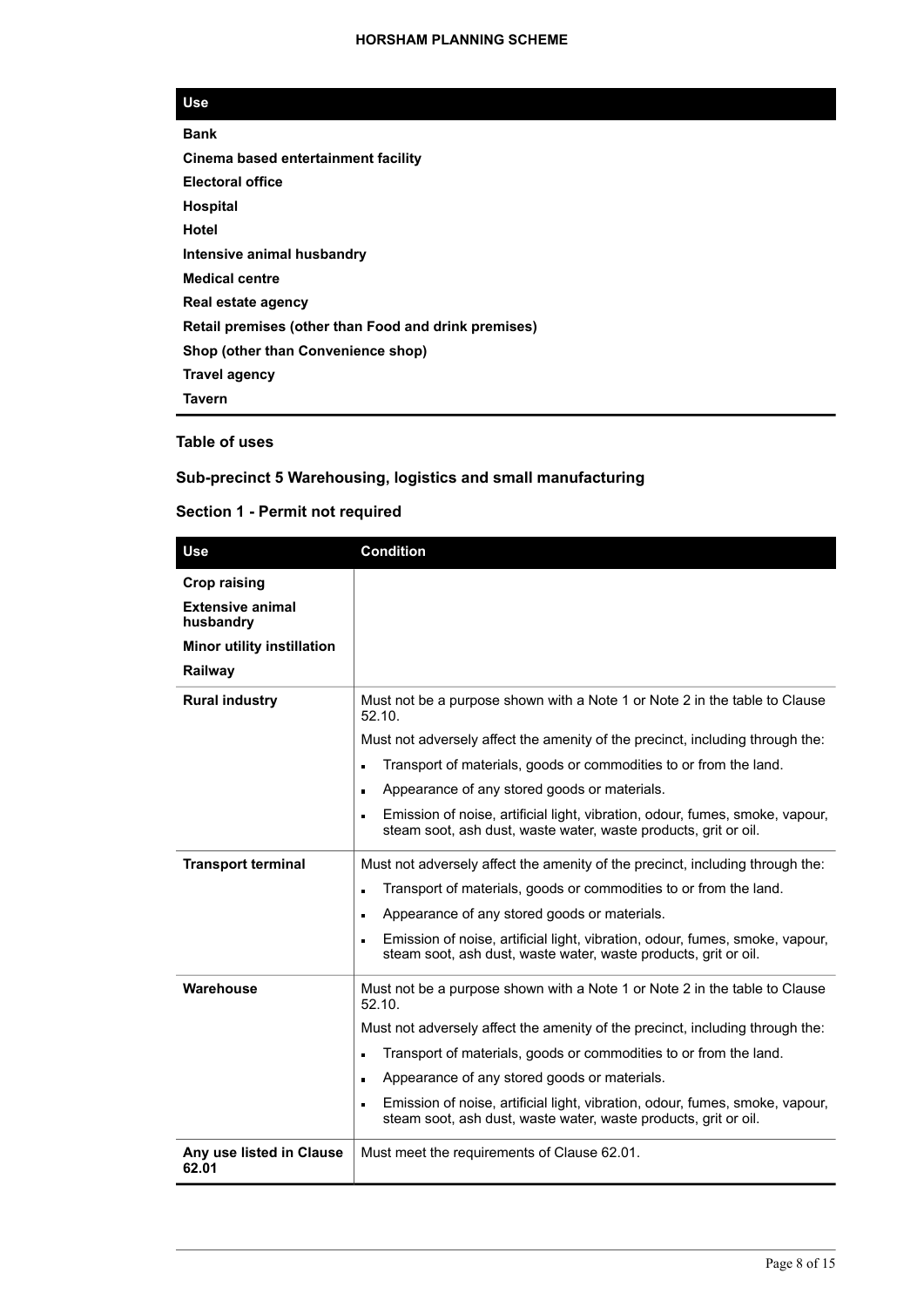# **Section 2 - Permit required**

| <b>Use</b>                                                                                           | <b>Condition</b> |
|------------------------------------------------------------------------------------------------------|------------------|
| Agriculture (other than Crop raising, Extensive animal husbandry,<br>and Intensive animal husbandry) |                  |
| Caretaker's house                                                                                    |                  |
| <b>Convenience shop</b>                                                                              |                  |
| <b>Emergency services facility</b>                                                                   |                  |
| <b>Employment training centre</b>                                                                    |                  |
| Food and drink premises (other than Hotel, and Tavern)                                               |                  |
| Industry (other than Rural industry)                                                                 |                  |
| Office (other than Bank, Electoral office, Medical centre, Real estate<br>agency, travel agency)     |                  |
| <b>Service station</b>                                                                               |                  |
| <b>Utility instillation</b>                                                                          |                  |

# **Section 3 - Prohibited**

#### **Use**

**Accommodation (other than Caretakers house)**

**Adult Sex book shop Bank Cinema based entertainment facility Electoral office Hospital Hotel Intensive animal husbandry Medical centre Real estate agency Retail premises (other than Food and drink premises) Shop (other than Convenience shop) Travel agency Tavern**

#### **Table of uses**

#### **Sub-precinct 6 Highway Business**

| <b>Use</b>                                             | <b>Condition</b> |
|--------------------------------------------------------|------------------|
| <b>Convenience shop</b>                                |                  |
| <b>Crop raising</b>                                    |                  |
| <b>Extensive animal husbandry</b>                      |                  |
| Food and drink premises (other than Hotel, and Tavern) |                  |
| Informal outdoor recreation                            |                  |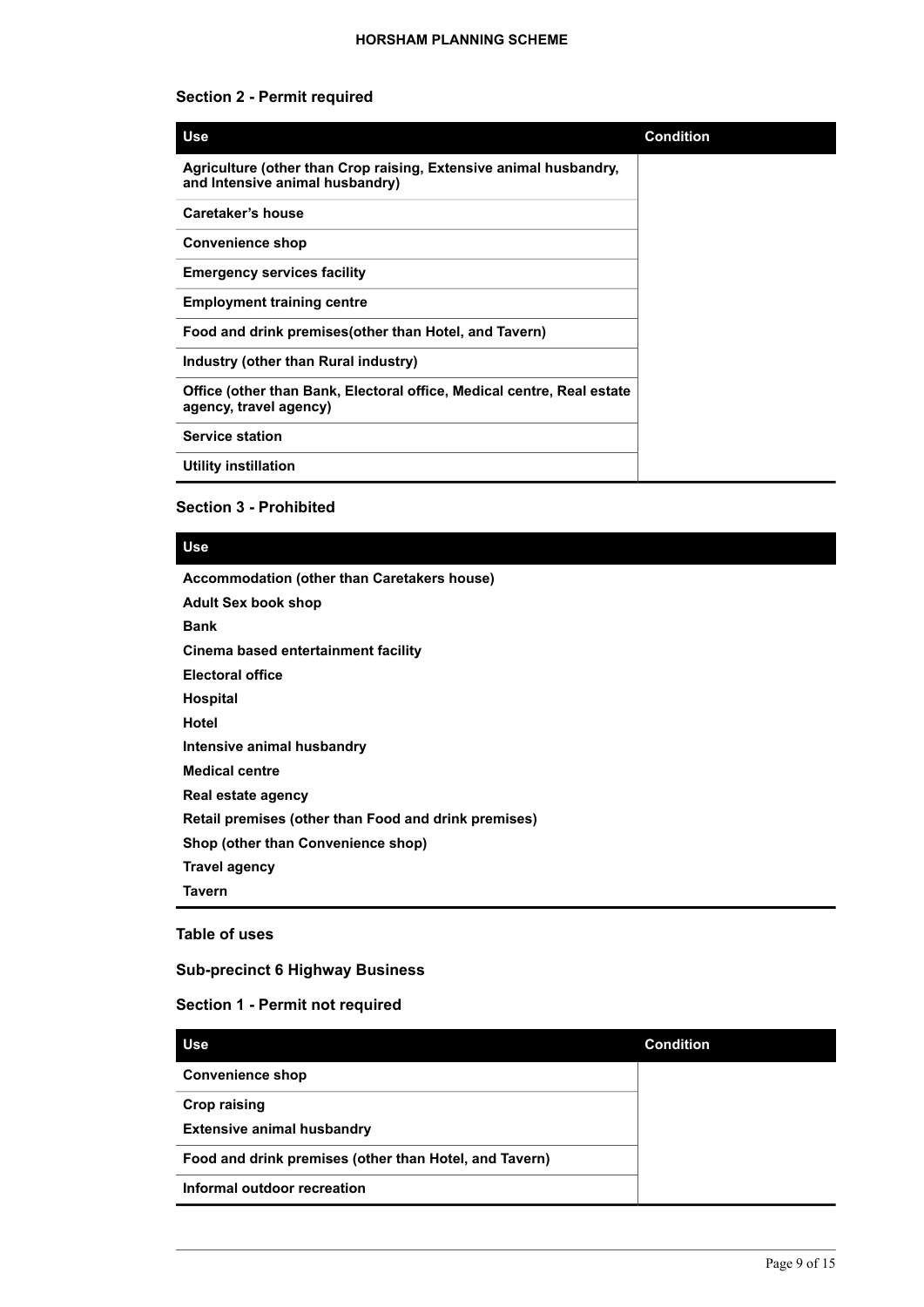| <b>Use</b>                        | <b>Condition</b>                               |
|-----------------------------------|------------------------------------------------|
| <b>Minor utility instillation</b> |                                                |
| Railway                           |                                                |
| <b>Service station</b>            |                                                |
| Any use listed in Clause 62.01    | Must meet the requirements of<br>Clause 62.01. |

# **Section 2 - Permit required**

| <b>Use</b>                                                                                          | <b>Condition</b>                              |
|-----------------------------------------------------------------------------------------------------|-----------------------------------------------|
| Agriculture (other than Crop raising, Extensive animal husbandry<br>and Intensive animal husbandry) |                                               |
| Caretaker's house                                                                                   |                                               |
| <b>Education centre</b>                                                                             | Must not be a primary or<br>secondary school. |
| <b>Emergency services facility</b>                                                                  |                                               |
| <b>Employment training centre</b>                                                                   |                                               |
| <b>Industry</b>                                                                                     |                                               |
| Office (other than Bank, Electoral office, Medical centre, Real estate<br>agency, travel agency)    |                                               |
| <b>Transport terminal</b>                                                                           |                                               |
| <b>Utility instillation</b>                                                                         |                                               |
| Warehouse                                                                                           |                                               |
|                                                                                                     |                                               |

## **Section 3 - Prohibited**

#### **Use**

**Accommodation (other than Caretakers house)**

**Adult Sex book shop Bank Cinema based entertainment facility Electoral office Hospital Hotel Intensive animal husbandry Medical centre Real estate agency Retail premises (other than Food and drink premises) Shop (other than Convenience shop) Travel agency Tavern**

**2.0 14/12/2017 C64**

# **Use of land**

The following decision guidelines apply to an application for a permit under Clause 37.01, in addition to those specified in Clause 37.01 and elsewhere in the scheme which must be considered, as appropriate, by the responsible authority: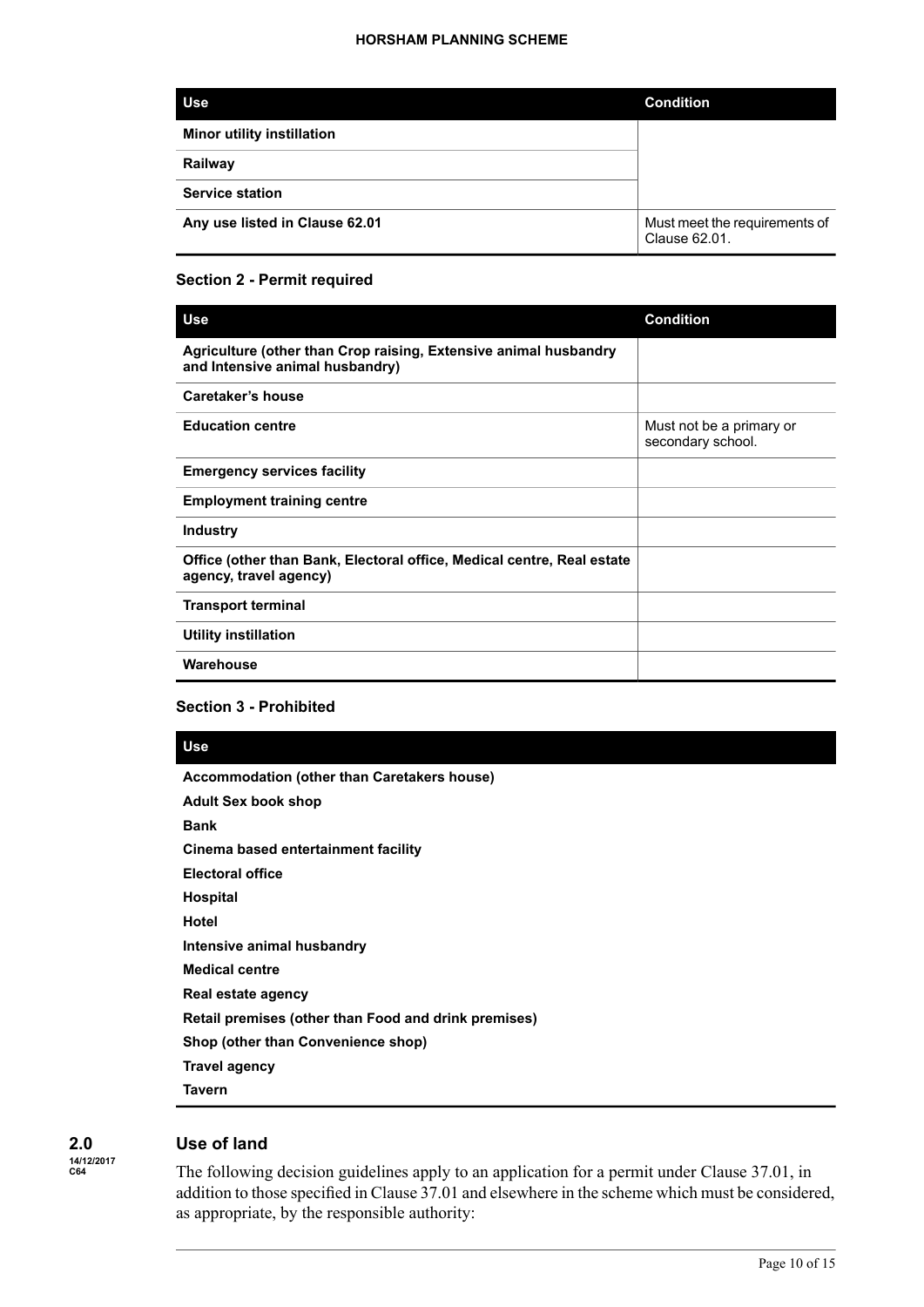- A use must not detrimentally affect the amenity of the neighbourhood, including through the:
	- Transport of materials, goods or commodities to or from the land.
	- Appearance of any building, works or materials.
	- Emission of noise, artificial light, vibration, smell, fumes, smoke, vapour, steam, soot, ash, dust, waste water, waste products, grit or oil.

# **Application requirements**

The following application requirements apply to an application for a permit under Clause 37.01, in addition to those specified in Clause 37.01 and elsewhere in the scheme and must accompany an application, as appropriate, to the satisfaction of the responsible authority:

An application for use must be accompanied by the following information, as appropriate:

- An assessment as to how the proposed use is consistent with the purpose of Wimmera Intermodal Freight Precinct based on the purpose of the relevant sub-precinct area and having regard to Map 1 to Schedule 9 to Clause 37.01.
- The purpose of the use and the types of processes to be utilised.
- The type and quantity of goods to be stored, processed or produced.
- How land not required for immediate use is to be maintained.
- Whether a Works Approval or Waste Discharge Licence is required from the Environment Protection Authority.
- Whether a notification under the Occupational Health and Safety (Major Hazard Facilities) Regulations 2000 is required, a licence under the *Dangerous Goods Act 1985* is required, or a fire protection quantity under the Dangerous Goods (Storage and Handling) Regulations 2000 is exceeded.
- The likely effects, if any, on the neighbourhood, including:
	- Noise levels.
	- Air-borne emissions.
	- Emissions to land or water.
	- Traffic, including impacts of the use on the operation of the Wimmera Intermodal Freight Terminal and Precinct, required works, the hours of delivery and despatch and High Productivity Freight Vehicle routes.
	- Light spill or glare.

# **Decision guidelines**

The following decision guidelines apply to an application for a permit under Clause 37.01, in addition to those specified in Clause 37.01 and elsewhere in the scheme which must be considered, as appropriate, by the responsible authority:

- Whether the use is consistent with the purpose of the relevant sub-precinct area.
- If a land use is proposed within close vicinity to the Wimmera Intermodal Freight Terminal, whether it has been demonstrated that there is a need for the proposed use to use or have access to the Terminal.
- Whether it has been demonstrated that the proposed land use is not incompatible with surrounding land uses so as to prevent environmental problems created by siting incompatible land uses close together.
- The effect that the use may have on nearby existing or proposed uses that are sensitive to industrial offsite effects, having regard to any comments or directions of the referral authorities.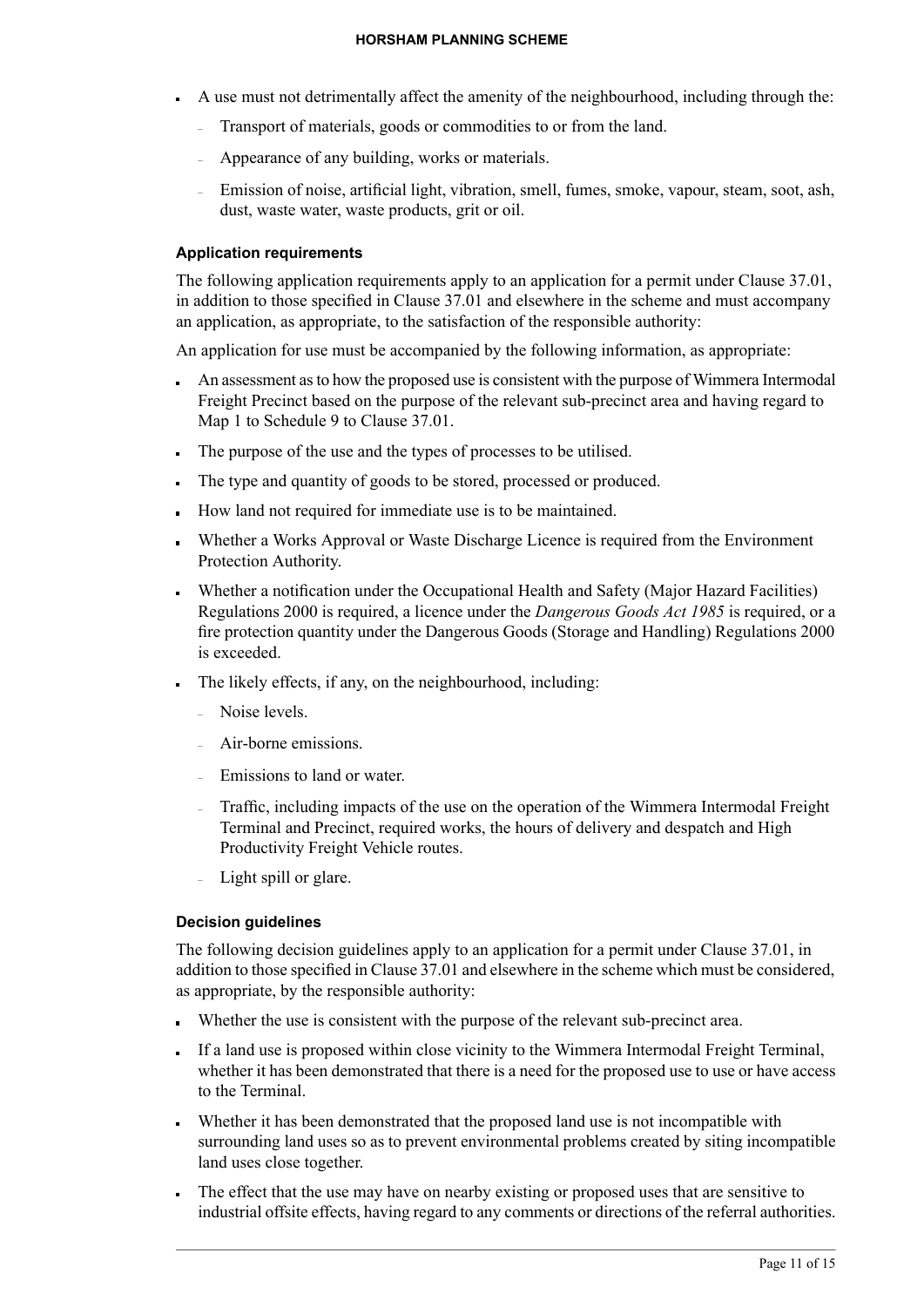#### **HORSHAM PLANNING SCHEME**

- Environmental risks associated with the proposed use, and the adequacy of proposed mitigation measures to ameliorate those risks.
- The effect that nearby industry will have on the proposed use.
- The drainage of the land.
- The availability of and connection to services.
- The effect of traffic to be generated on roads, rail and the operation of the Wimmera Intermodal  $\blacksquare$ Freight Terminal.
- The interim use of those parts of the land not required for the proposed use.

# **Subdivision**

# **14/12/2017 C64**

**3.0**

# **Permit requirement**

The subdivision of land should:

- Consider the *Urban Design Guidelines for Victoria*, 2017.
- Create a boulevard along Freight Terminal Road and its extension.
- Not create a lot with direct road access from Henty Highway or Wimmera Highway.
- Provide for the principal access to the Wimmera Intermodal Freight Terminal Precinct through a T-junction intersection at the corner of Henty Highway and Freight Terminal Road or in accordance with any approved development plan under Schedule 9 to the Clause 43.03.
- Provide for a new T-junction intersection to Wimmera Highway to the east of Molyneaux Road to service lots when relevant, or in accordance with any approved development plan under Schedule 9 to the Clause 43.04.
- Provide an internal loop road to service highway business uses in Precinct 6 Highway Business.

## **Application requirements**

The following application requirements apply to an application for a permit under Clause 37.01, in addition to those specified in Clause 37.01 and elsewhere in the scheme and must accompany an application, as appropriate, to the satisfaction of the responsible authority:

- An application to subdivide land must be accompanied by a report that demonstrates how the proposed subdivision will:
	- In the absence of reticulated sewerage, ensure that each proposed lot is capable of treating and retaining all wastewater in accordance with the State Environment Protection Policy (Waters of Victoria) under the *Environment Protection Act 1970*, inclusive of an effluent disposal area.
	- Ensure each proposed lot is large enough to contain a building envelope for a use within section 1 or 2 of the relevant sub-precinct.
	- Ensure each proposed lot is capable of managing traffic, having regard to the local road network.
	- Relate to existing or likely use and development of adjoining and nearby land.
	- Be managed if a staged subdivision is proposed, showing how the balance of the land may be subdivided.

# **Exemption from notice and review**

An application for the subdivision of land is exempt from the notice requirements of Section  $52(1)(a)$ , (b) and (d), the decision requirements of Section  $64(1)$ , (2) and (3) and the review rights of Section 82(1) of the Act.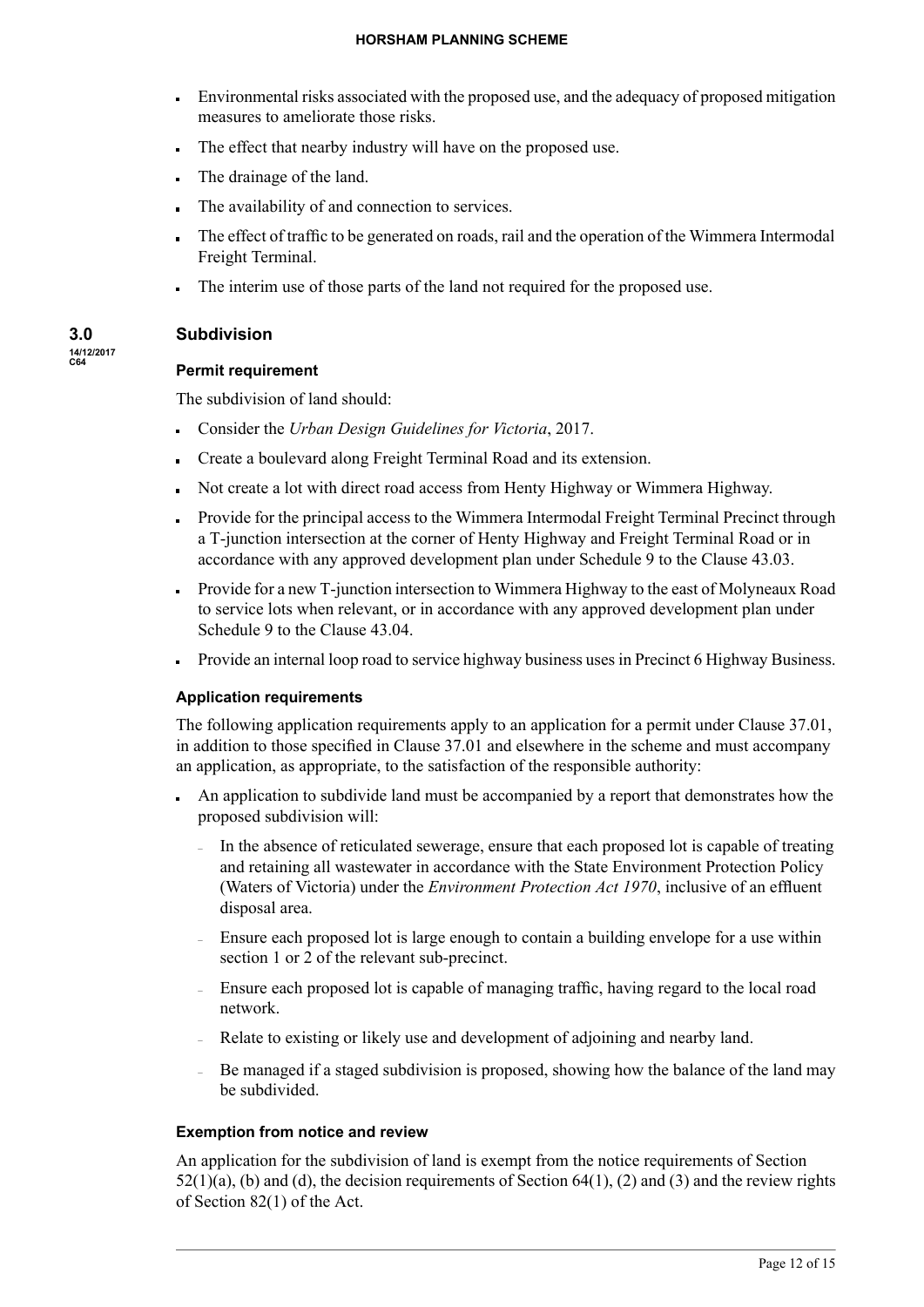# **Decision guidelines**

The following decision guidelines apply to an application for a permit under Clause 37.01, in addition to those specified in Clause 37.01 and elsewhere in the scheme which must be considered, as appropriate, by the responsible authority:

- The availability and provision of utility services, including sewerage, water, drainage, electricity, gas and telecommunications.
- Interaction with railway facilities and/or the Wimmera Intermodal Freight Terminal.

# **Buildings and works**

**4.0 14/12/2017 C64**

## **Permit requirement**

No permit is required to construct a building or construct or carry out works for the following:

- To rearrange, alter or renew plant if the area or height of the plant is not increased.
- For a building or works which are used for crop raising, extensive animal husbandry or informal outdoor recreation.
- A rainwater tank with a capacity of more than 4500 litres if the following requirements are met:
	- The rainwater tank is not located within the building's setback from a street or road.
	- The rainwater tank is no higher than the existing building on site.
	- The rainwater tank is not located in an area that is provided for carparking, loading, unloading or access way.

The following requirements apply to construct a building or construct or carry out works:

- Buildings must be sufficiently setback from frontages to allow for the appropriate future expansion of the road network.
- Buildings should be setback a minimum of 10 metres along Freight Terminal Road and its extension and 6 metres along other roads.

## **Application requirements**

The following application requirements apply to an application for a permit under Clause 37.01, in addition to those specified in Clause 37.01 and elsewhere in the scheme and must accompany an application, as appropriate, to the satisfaction of the responsible authority:

- An application to construct a building or construct or carry out works must be accompanied by the following information, as appropriate:
	- A plan drawn to scale which shows:
	- The boundaries and dimensions of the site.
		- Adjoining roads and rail.
		- Relevant ground levels.
		- The layout of existing and proposed buildings and works.
		- Construction material and methods.
		- Driveways and vehicle parking and loading areas.
		- Proposed landscape areas.
		- External storage and waste treatment areas.
		- Elevation drawings to scale which show the colour and materials of all buildings and works.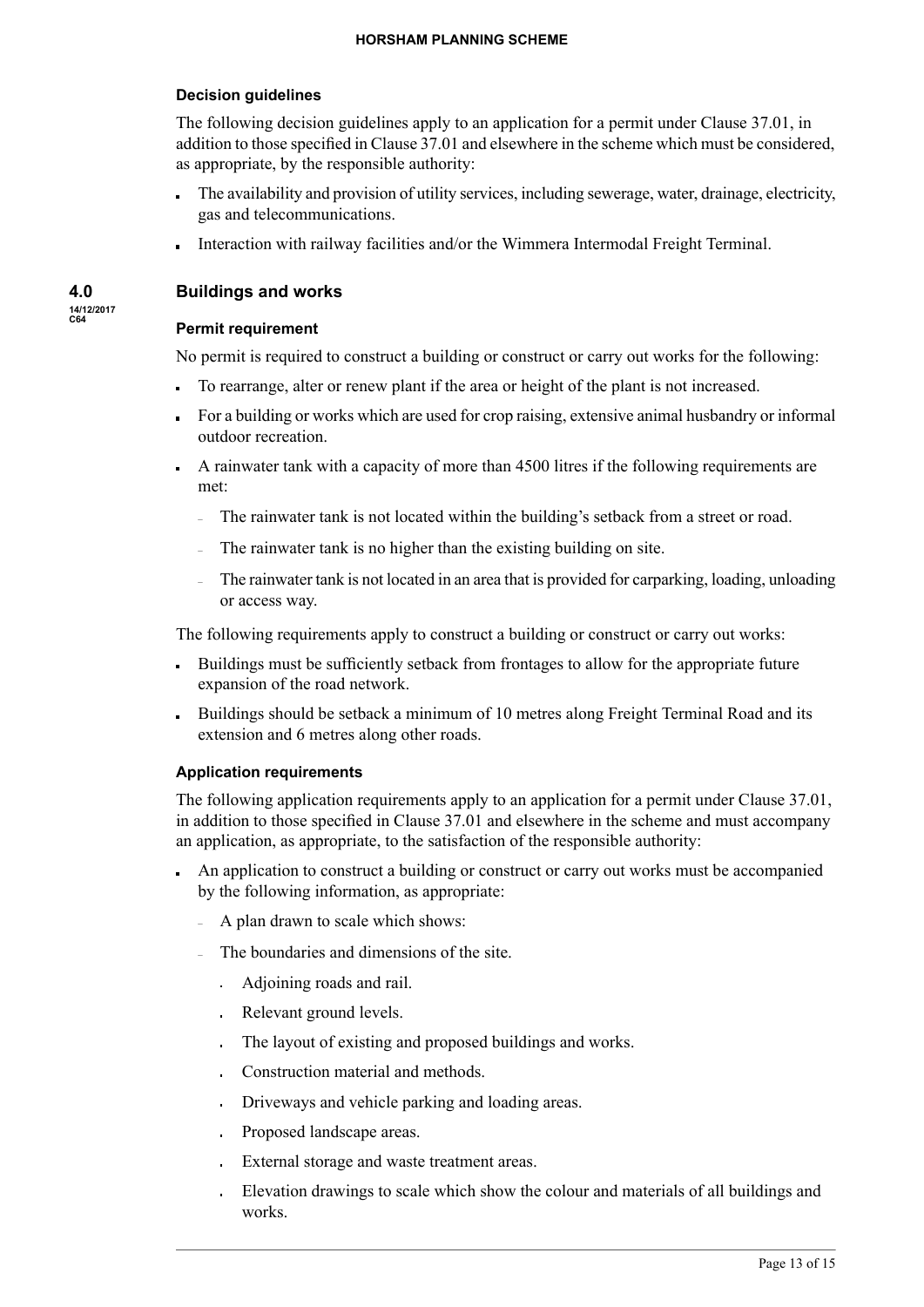- Construction details of all drainage works, driveways and vehicle parking and loading areas.
- $\overline{A}$  landscape layout which includes the description of vegetation to be planted, the surfaces to be constructed, a site works specification and the method of preparing, draining, watering and maintaining the landscape area.
- A report must be submitted to the responsible authority addressing any potential amenity impacts on nearby areas.

# **Decision guidelines**

The following decision guidelines apply to an application for a permit under Clause 37.01, in addition to those specified in Clause 37.01 and elsewhere in the scheme which must be considered, as appropriate, by the responsible authority:

- The availability and provision of utility services, including sewerage, water, drainage, electricity,  $\blacksquare$ gas and telecommunications.
- Interaction with railway facilities, or the Wimmera Intermodal Freight Terminal.

# **Maintenance**

All buildings and works must be maintained in good order and appearance to the satisfaction of the responsible authority.

#### **5.0 14/12/2017 Advertising signs**

**C64**

Advertising sign requirements are at Clause 52.05. All land located within the Wimmera Intermodal Freight Terminal Precinct is in Category 2.